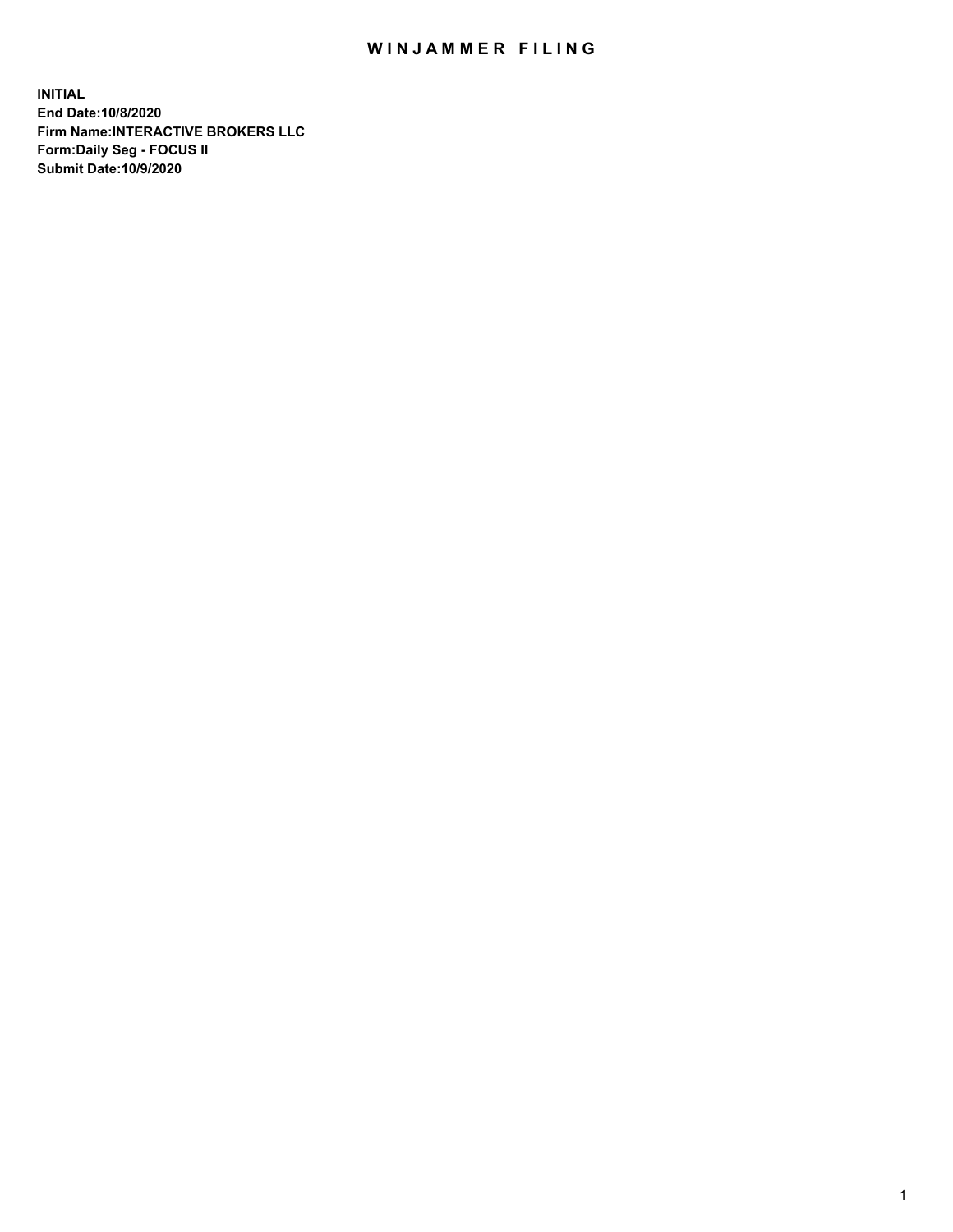**INITIAL End Date:10/8/2020 Firm Name:INTERACTIVE BROKERS LLC Form:Daily Seg - FOCUS II Submit Date:10/9/2020 Daily Segregation - Cover Page**

| Name of Company                                                                                                                                                                                                                                                                                                                | <b>INTERACTIVE BROKERS LLC</b>                                                                  |  |
|--------------------------------------------------------------------------------------------------------------------------------------------------------------------------------------------------------------------------------------------------------------------------------------------------------------------------------|-------------------------------------------------------------------------------------------------|--|
| <b>Contact Name</b>                                                                                                                                                                                                                                                                                                            | <b>James Menicucci</b>                                                                          |  |
| <b>Contact Phone Number</b>                                                                                                                                                                                                                                                                                                    | 203-618-8085                                                                                    |  |
| <b>Contact Email Address</b>                                                                                                                                                                                                                                                                                                   | jmenicucci@interactivebrokers.c<br>om                                                           |  |
| FCM's Customer Segregated Funds Residual Interest Target (choose one):<br>a. Minimum dollar amount: ; or<br>b. Minimum percentage of customer segregated funds required:%; or<br>c. Dollar amount range between: and; or<br>d. Percentage range of customer segregated funds required between:% and%.                          | $\overline{\mathbf{0}}$<br>$\overline{\mathbf{0}}$<br>155,000,000 245,000,000<br>0 <sub>0</sub> |  |
| FCM's Customer Secured Amount Funds Residual Interest Target (choose one):<br>a. Minimum dollar amount: ; or<br>b. Minimum percentage of customer secured funds required:%; or<br>c. Dollar amount range between: and; or<br>d. Percentage range of customer secured funds required between:% and%.                            | <u>0</u><br>$\overline{\mathbf{0}}$<br>80,000,000 120,000,000<br>0 <sub>0</sub>                 |  |
| FCM's Cleared Swaps Customer Collateral Residual Interest Target (choose one):<br>a. Minimum dollar amount: ; or<br>b. Minimum percentage of cleared swaps customer collateral required:% ; or<br>c. Dollar amount range between: and; or<br>d. Percentage range of cleared swaps customer collateral required between:% and%. | $\overline{\mathbf{0}}$<br>$\underline{\mathbf{0}}$<br>0 <sub>0</sub><br>00                     |  |

Attach supporting documents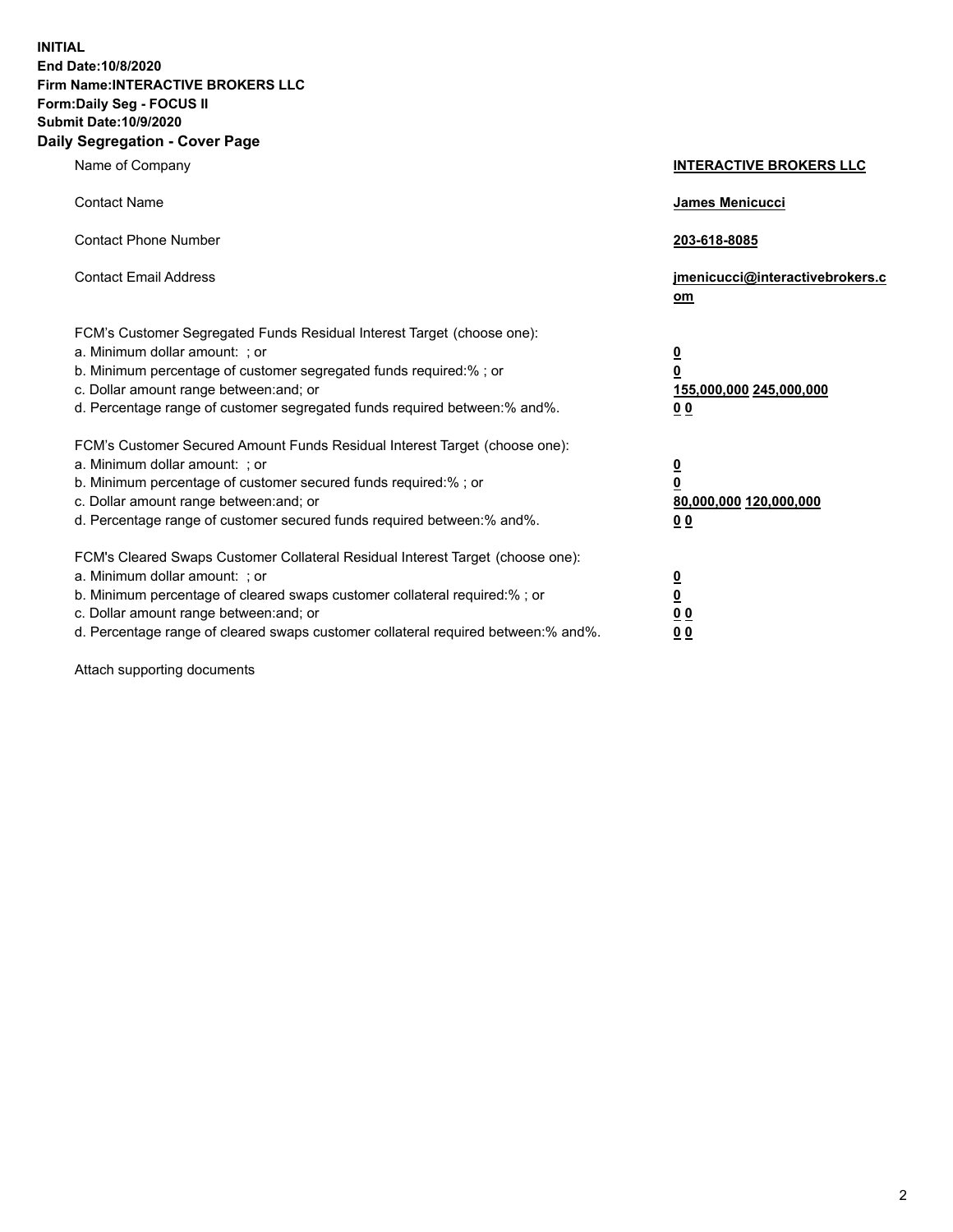**INITIAL End Date:10/8/2020 Firm Name:INTERACTIVE BROKERS LLC Form:Daily Seg - FOCUS II Submit Date:10/9/2020 Daily Segregation - Secured Amounts**

## Foreign Futures and Foreign Options Secured Amounts Amount required to be set aside pursuant to law, rule or regulation of a foreign government or a rule of a self-regulatory organization authorized thereunder **0** [7305] 1. Net ledger balance - Foreign Futures and Foreign Option Trading - All Customers A. Cash **575,441,949** [7315] B. Securities (at market) **0** [7317] 2. Net unrealized profit (loss) in open futures contracts traded on a foreign board of trade **4,371,265** [7325] 3. Exchange traded options a. Market value of open option contracts purchased on a foreign board of trade **2,902,793** [7335] b. Market value of open contracts granted (sold) on a foreign board of trade **-1,384,650** [7337] 4. Net equity (deficit) (add lines 1. 2. and 3.) **581,331,357** [7345] 5. Account liquidating to a deficit and account with a debit balances - gross amount **11,247** [7351] Less: amount offset by customer owned securities **0** [7352] **11,247** [7354] 6. Amount required to be set aside as the secured amount - Net Liquidating Equity Method (add lines 4 and 5) **581,342,604** [7355] 7. Greater of amount required to be set aside pursuant to foreign jurisdiction (above) or line 6. **581,342,604** [7360] FUNDS DEPOSITED IN SEPARATE REGULATION 30.7 ACCOUNTS 1. Cash in banks A. Banks located in the United States **35,241,907** [7500] B. Other banks qualified under Regulation 30.7 **0** [7520] **35,241,907** [7530] 2. Securities A. In safekeeping with banks located in the United States **499,911,000** [7540] B. In safekeeping with other banks qualified under Regulation 30.7 **0** [7560] **499,911,000** [7570] 3. Equities with registered futures commission merchants A. Cash **0** [7580] B. Securities **0** [7590] C. Unrealized gain (loss) on open futures contracts **0** [7600] D. Value of long option contracts **0** [7610] E. Value of short option contracts **0** [7615] **0** [7620] 4. Amounts held by clearing organizations of foreign boards of trade A. Cash **0** [7640] B. Securities **0** [7650] C. Amount due to (from) clearing organization - daily variation **0** [7660] D. Value of long option contracts **0** [7670] E. Value of short option contracts **0** [7675] **0** [7680] 5. Amounts held by members of foreign boards of trade A. Cash **153,186,305** [7700] B. Securities **0** [7710] C. Unrealized gain (loss) on open futures contracts **15,929,015** [7720] D. Value of long option contracts **2,902,793** [7730] E. Value of short option contracts **-1,384,650** [7735] **170,633,463** [7740] 6. Amounts with other depositories designated by a foreign board of trade **0** [7760] 7. Segregated funds on hand **0** [7765] 8. Total funds in separate section 30.7 accounts **705,786,370** [7770] 9. Excess (deficiency) Set Aside for Secured Amount (subtract line 7 Secured Statement Page 1 from Line 8) **124,443,766** [7380] 10. Management Target Amount for Excess funds in separate section 30.7 accounts **80,000,000** [7780] 11. Excess (deficiency) funds in separate 30.7 accounts over (under) Management Target **44,443,766** [7785]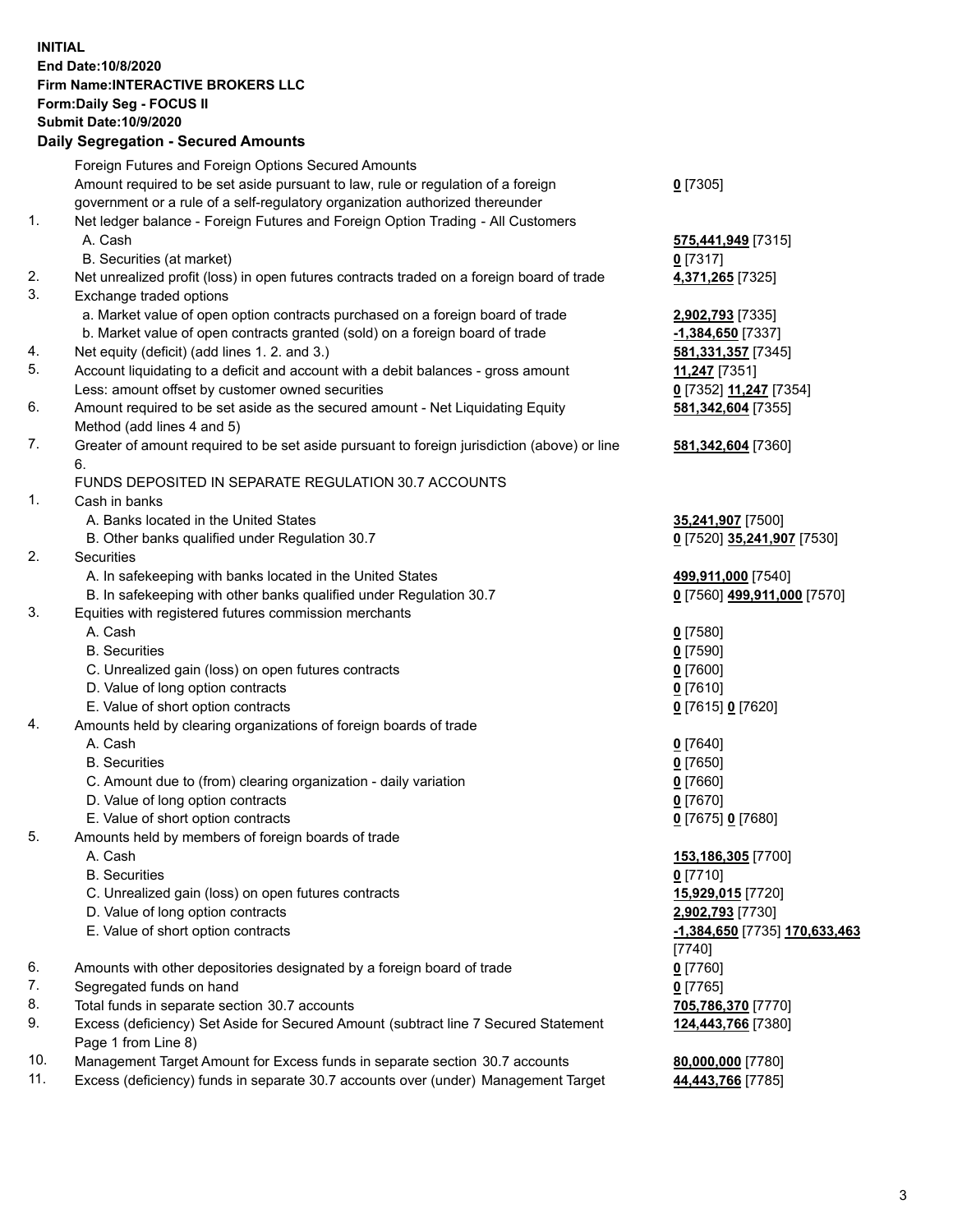**INITIAL End Date:10/8/2020 Firm Name:INTERACTIVE BROKERS LLC Form:Daily Seg - FOCUS II Submit Date:10/9/2020 Daily Segregation - Segregation Statement** SEGREGATION REQUIREMENTS(Section 4d(2) of the CEAct) 1. Net ledger balance A. Cash **5,372,112,861** [7010] B. Securities (at market) **0** [7020] 2. Net unrealized profit (loss) in open futures contracts traded on a contract market **-60,617,502** [7030] 3. Exchange traded options A. Add market value of open option contracts purchased on a contract market **293,365,937** [7032] B. Deduct market value of open option contracts granted (sold) on a contract market **-246,607,364** [7033] 4. Net equity (deficit) (add lines 1, 2 and 3) **5,358,253,932** [7040] 5. Accounts liquidating to a deficit and accounts with debit balances - gross amount **6,125,796** [7045] Less: amount offset by customer securities **0** [7047] **6,125,796** [7050] 6. Amount required to be segregated (add lines 4 and 5) **5,364,379,728** [7060] FUNDS IN SEGREGATED ACCOUNTS 7. Deposited in segregated funds bank accounts A. Cash **1,045,213,782** [7070] B. Securities representing investments of customers' funds (at market) **2,554,336,231** [7080] C. Securities held for particular customers or option customers in lieu of cash (at market) **0** [7090] 8. Margins on deposit with derivatives clearing organizations of contract markets A. Cash **6,237,966** [7100] B. Securities representing investments of customers' funds (at market) **1,917,038,528** [7110] C. Securities held for particular customers or option customers in lieu of cash (at market) **0** [7120] 9. Net settlement from (to) derivatives clearing organizations of contract markets **-4,000,762** [7130] 10. Exchange traded options A. Value of open long option contracts **293,008,356** [7132] B. Value of open short option contracts **-246,560,650** [7133] 11. Net equities with other FCMs A. Net liquidating equity **0** [7140] B. Securities representing investments of customers' funds (at market) **0** [7160] C. Securities held for particular customers or option customers in lieu of cash (at market) **0** [7170] 12. Segregated funds on hand **0** [7150] 13. Total amount in segregation (add lines 7 through 12) **5,565,273,451** [7180] 14. Excess (deficiency) funds in segregation (subtract line 6 from line 13) **200,893,723** [7190] 15. Management Target Amount for Excess funds in segregation **155,000,000** [7194] **45,893,723** [7198]

16. Excess (deficiency) funds in segregation over (under) Management Target Amount Excess